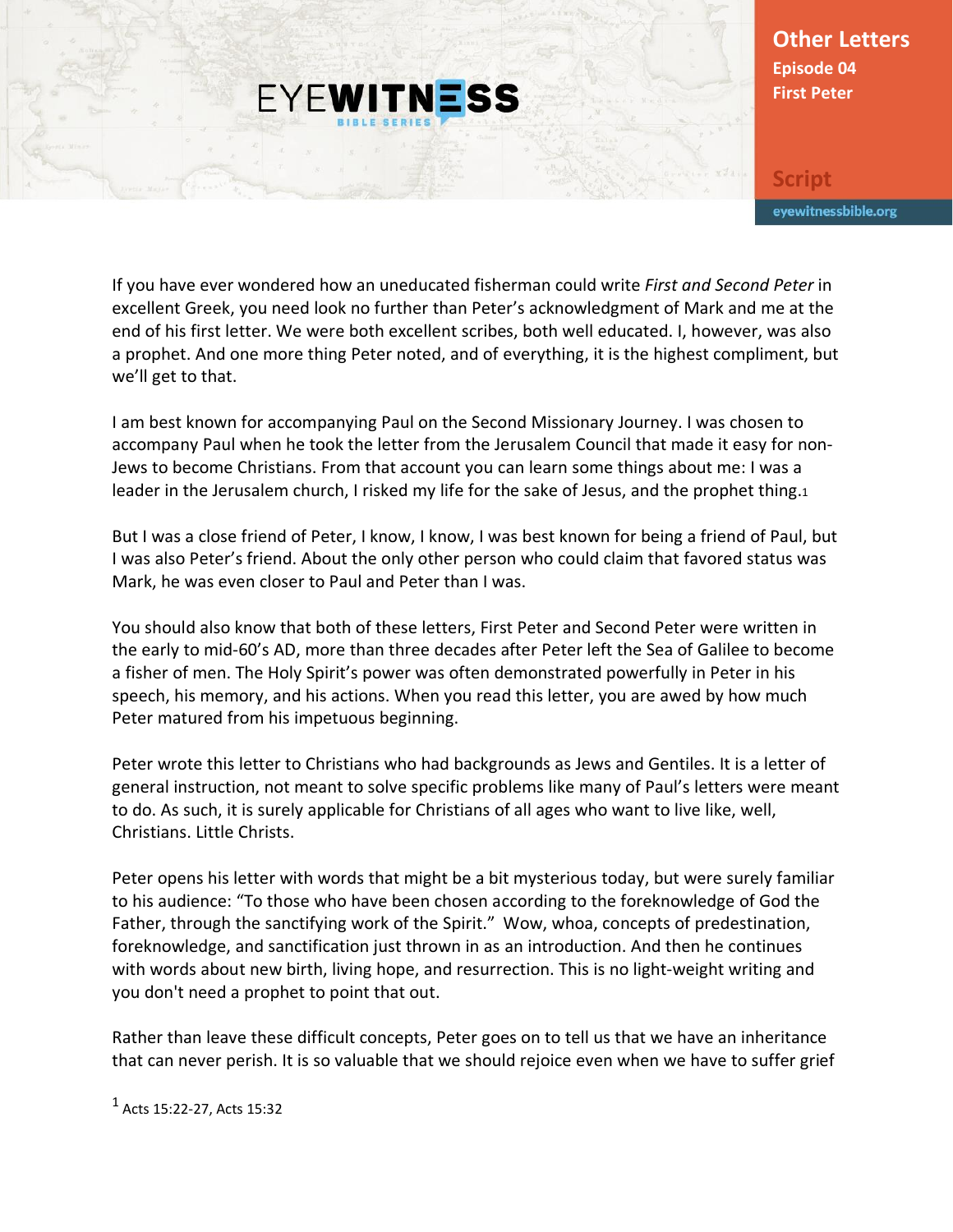in all kinds of trial. Suffering just proves the genuineness and high value of faith, which results in the praise and glory and honor of Jesus.

Peter reveals that the Old Testament prophets tried to obtain what they prophesied about, but they were unable. The glories and mysteries of Christ were reserved for Peter's hearers. How joyful that must have made them! They were more important than the Old Testament prophets.

So, it is imperative that his hearers live lives worthy of their calling. Lives that are holy. Lives that are worthy of the high cost Christ paid.

Keep in mind that many of his hearers may not have understood what it meant to lead a holy life. Peter introduces them to some aspects of that kind of life...be done forever with evil, deceit, pretense, and jealousy.

Christ's followers are to be a new type of people…holy, a holy nation, separate, chosen. One of my favorite descriptions of Christ's followers is that they are to be peculiar. Not peculiar as in weird or strange, but peculiar as in distinctly different. One of these distinctions is living on earth as temporary residents or strangers.

Have you ever noticed when traveling to a new town one that is not your own, You may search reviews of their local restaurants and coffee shops but you really don't search their high school sports, or city council decisions, or upcoming road construction and detours. It just doesn't concern you. So, like that. A visitor. Temporary resident. Stranger.

Peter makes the observation that Christians should behave in such a way that when disaster comes, they may glorify God. That observation has sometimes been interpreted as disasters happening to Christians. In a twist to that interpretation, in the next centuries after Peter's life, many disasters happened within the Roman Empire. The church grew despite those disasters because Christians provided aid, stayed through disease and plagues, helped war victims, and glorified God in all circumstances. When they acted peculiarly, as God's people, others were attracted to Christianity.

Peter echoes Paul's letters in many respects. He mandates that Christians should obey every man-made authority. He mandates that household servants and slaves should be submissive to their masters. Wives should be submissive to their husbands, and so make their faith attractive. In fact, all people should behave in a submissive way, just as Jesus did. These mandates must have caused quite a stir among many people who were used to complaining about their Roman masters and their high tax policies.

Like Paul, Peter drops little nuggets that grab your attention. Peter says that husbands should understand and honor their wives as equal heirs of the grace of eternal life. What happens to husbands that don't do this? They find it impossible to pray properly. Not difficult, not hard. But IMPOSSIBLE to pray properly.